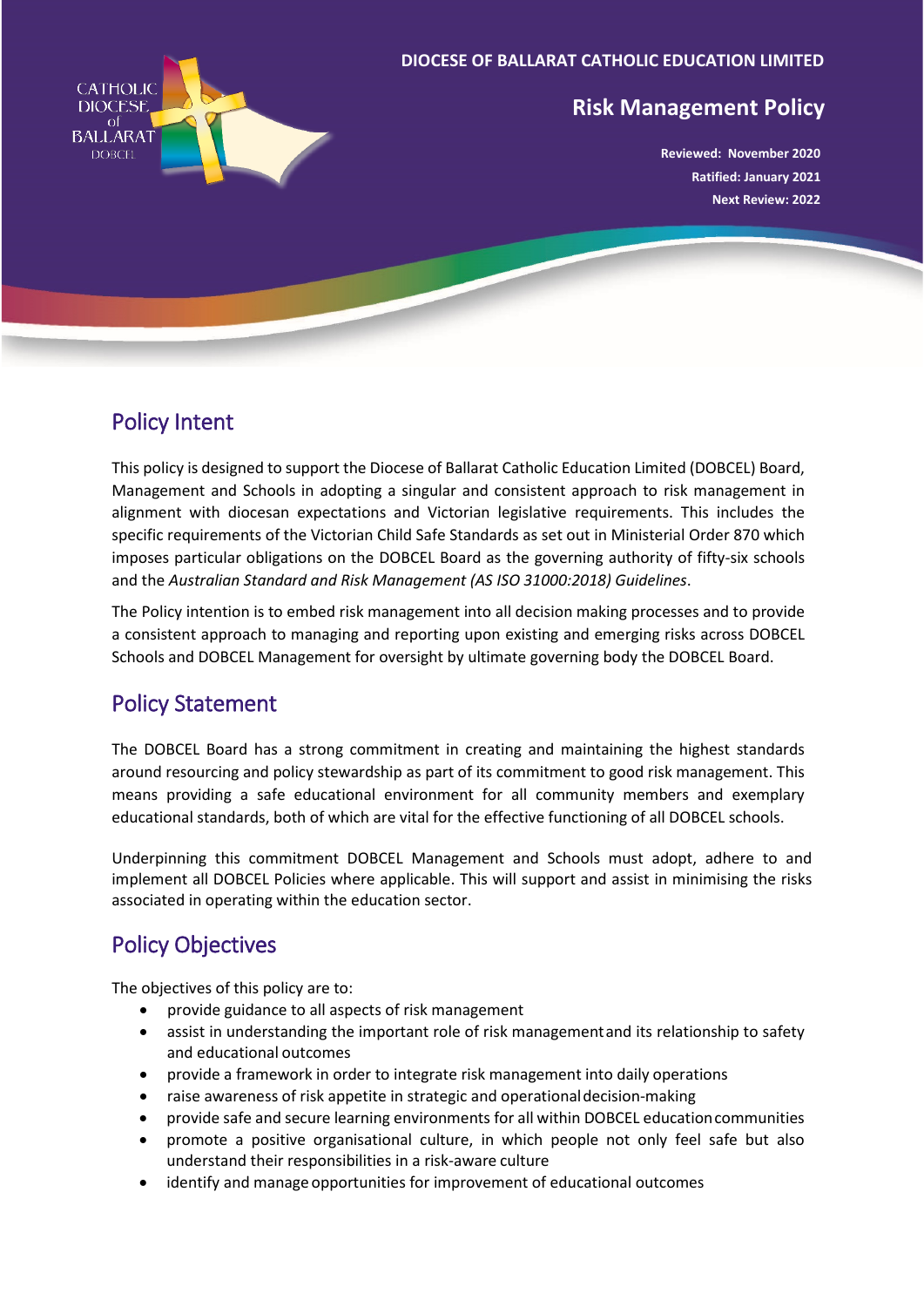- ensure compliance, statutory, organisational and governance requirements are met
- provide policies, processes and practices to improve accountability, responsibility, transparency and governance in risk management and to ensure people, property, data and resources are secure.
- ensure alignment to DOBCEL Vision and Strategic Intent

## Policy Description

*ISO3100:2018 Risk Management – Guidelines* defines risk management as "*coordinated activities to direct and control an organisation with regard to risk*". DOBCEL has based its approach to risk management on the key elements of these Guidelines.

Effective risk management recognises that there is always an element of risk and with that a responsibility to have policy, processes and practices to address potential risks.

The DOBCEL Board operating as a governing body within the education sector will need to be aware of risks in the following areas:

- welfare and safety of the education community
- learning outcomes of students
- reputation or viability of a school and its Catholic identity
- exposure to potential serious legal issues
- achievement of diocesan, government and community expectations in the operation of DOBCEL Schools, an educational provider and a place of employment.

In particular to manage exposures to serious legal issues, the DOBCEL Board requires that child safety policies and practices are embedded in a culture of risk management in accordance with Ministerial Order 870.

DOBCEL recognises that risks are present, or will emerge, in all aspects and stages of DOBCEL's operationstherefore a sound framework for managing risk is essential. While risks can present threats they also provide opportunity so it is important that each risk is managed appropriately.

Risk Management refers to the coordinated approach for identifying, evaluating, treating, reviewing and monitoring of risks that could prevent DOBCEL from achieving its strategic goals and objectives. An effective risk management framework provides DOBCEL with increased confidence in the likelihood that it will achieve its objectives, have the ability to assess opportunities and to identify unexpected risks and avoid or minimise the harm.

To effectively manage risk, DOBCEL has implemented a risk management framework and infrastructure that defines the strategy and actions for eliminating or minimising the impact of risk. This includes establishing a culture of risk awareness in all areas of DOBCEL so there is a logical and systematic approach to the identification and management of risk in a way that minimises loss and maximises gain. Such an approach provides assurance to DOBCEL that it is on track to achieving its organisational and strategic goals.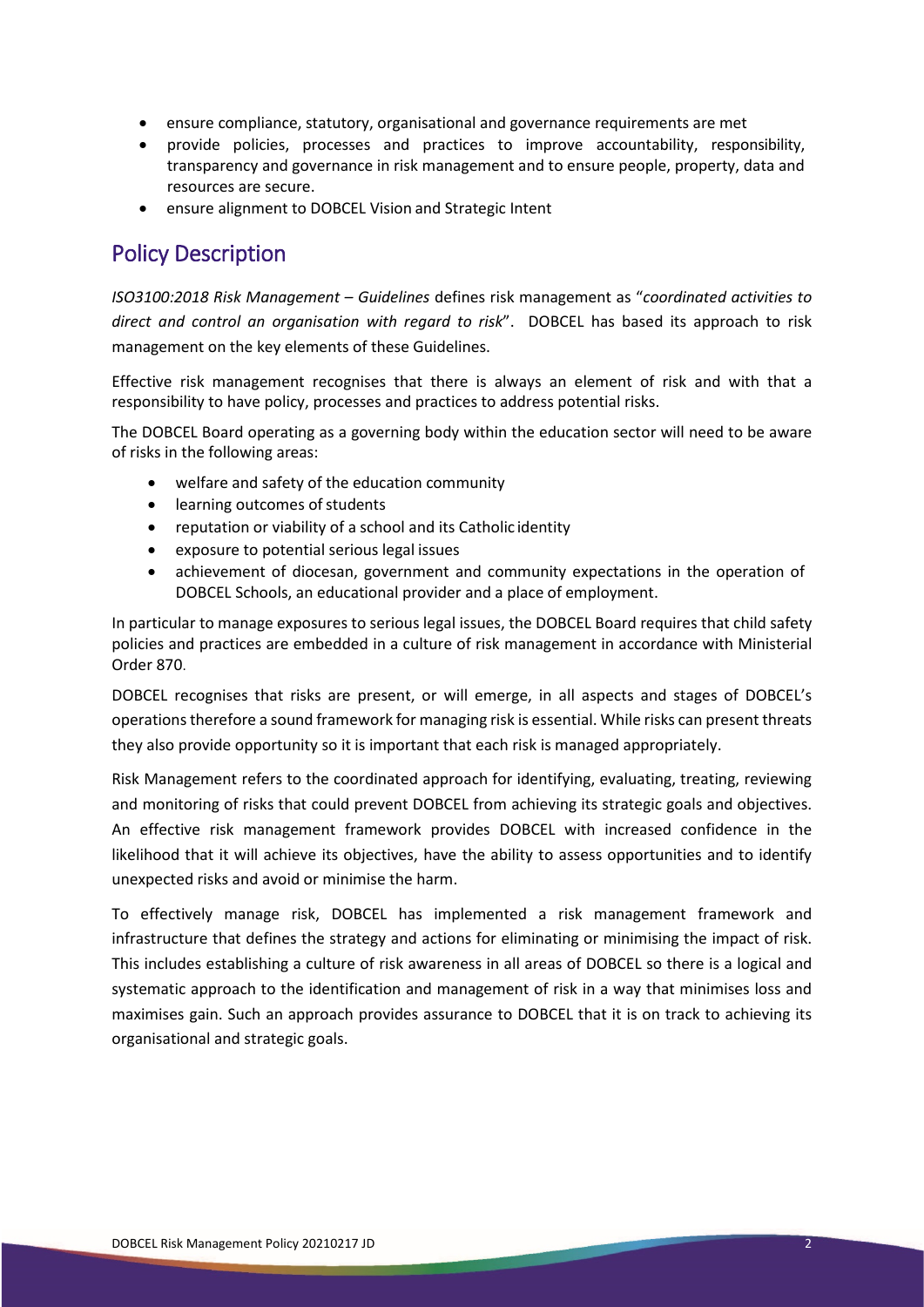# Roles and Responsibilities

The DOBCEL Board through the Audit, Risk and Finance Standing Committee has responsibility for overseeing and monitoring the assessment and management of risk and compliance. The diagram below depicts the different levels starting from the company all the way to the DOBCEL schools level:



The below table articulates the roles and responsibilities that each level has in relation to this Policy. The specific activities each role is involved in to support the implementation of the Policy are further articulated in the Risk Management Framework and Procedures document.

| <b>Who</b>             | <b>Roles and Responsibilities</b>                                                                                                                                                                                                                                                                                     |
|------------------------|-----------------------------------------------------------------------------------------------------------------------------------------------------------------------------------------------------------------------------------------------------------------------------------------------------------------------|
| DOBCEL Board           | The Board has the ultimate responsibility for risk management and<br>delegates the day-to-day responsibility for management of risks to its<br>respective Standing Committees which in turn delegate to the Executive<br>Director and Principals. This is articulated within the DOBCEL Instrument<br>of Delegations. |
| <b>DOBCEL Standing</b> | DOBCEL Standing Committees review policies and procedures and monitor                                                                                                                                                                                                                                                 |
| Committees             | areas of risk associated with their specific Terms of Reference and escalate<br>high risk issues to the ARFSC and Board. The Standing Committees advise                                                                                                                                                               |
|                        | the Executive Director on areas of risk associated with school                                                                                                                                                                                                                                                        |
|                        | improvement that require support, intervention or oversight.                                                                                                                                                                                                                                                          |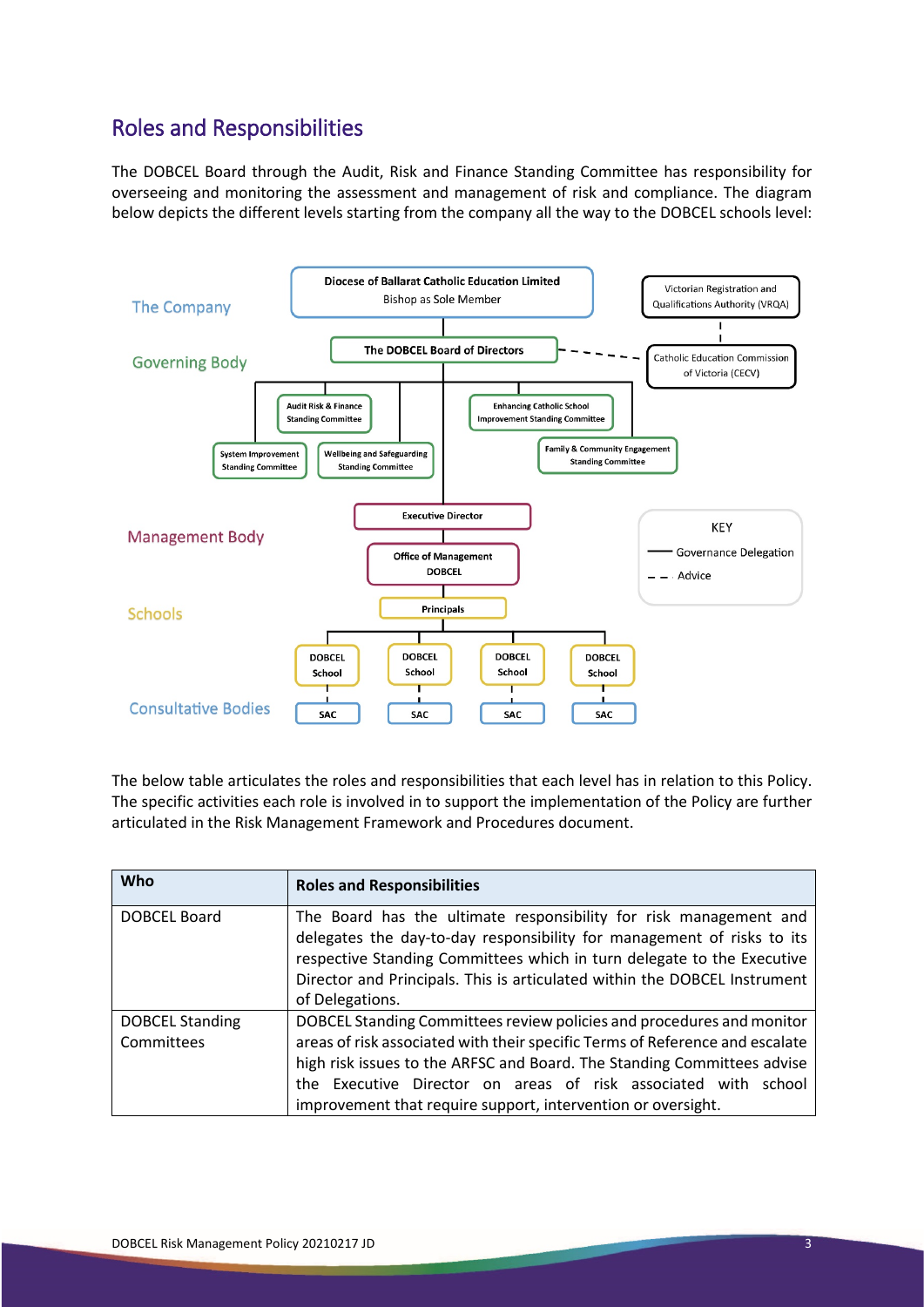| Who                                                             | <b>Roles and Responsibilities</b>                                                                                                                                                                                                                                                                                                                                                                                                                                                                                                                                                                                                                                                                                                                                                                                                                                                                                                                                                                                                                                                                                                                                                                                                                                                                                                                                                        |
|-----------------------------------------------------------------|------------------------------------------------------------------------------------------------------------------------------------------------------------------------------------------------------------------------------------------------------------------------------------------------------------------------------------------------------------------------------------------------------------------------------------------------------------------------------------------------------------------------------------------------------------------------------------------------------------------------------------------------------------------------------------------------------------------------------------------------------------------------------------------------------------------------------------------------------------------------------------------------------------------------------------------------------------------------------------------------------------------------------------------------------------------------------------------------------------------------------------------------------------------------------------------------------------------------------------------------------------------------------------------------------------------------------------------------------------------------------------------|
| <b>Executive Director</b>                                       | Oversees the work, wellbeing and safety of school principals and all<br>employees of DOBCEL and ensures the environment meets DOBCEL Board<br>and government compliance and statutory requirements and community<br>expectations. The Executive Director also assures DOBCEL Board that risk<br>management procedures are implemented and are communicated to staff<br>and that operational risks associated with DOBCEL, DOBCEL Schools and<br>with designated projects and programs are monitored appropriately. The<br>Executive Director ensures that risk management is supported by<br>professional learning for all DOBCEL employees and works in partnership<br>with principals and DOBCEL Management in monitoring and improving risk<br>management.                                                                                                                                                                                                                                                                                                                                                                                                                                                                                                                                                                                                                            |
| DOBCEL employees<br>(including school staff<br>and communities) | All DOBCEL employees are responsible for maintaining awareness of and<br>complying with DOBCEL Policies and Procedures and the school's<br>procedures and practices, instilling risk-awareness in students and<br>bringing risk-related matters to the attention of the Risk Management<br>Leader, Responsible Officer or Compliance Officer.                                                                                                                                                                                                                                                                                                                                                                                                                                                                                                                                                                                                                                                                                                                                                                                                                                                                                                                                                                                                                                            |
| <b>DOBCEL Management</b>                                        | Are responsible for overseeing operational risks for DOBCEL and at the<br>school level and ensuring any compliance breaches are escalated to the<br>Executive Director. DOBCEL Management have an important role in<br>leading the example to integrate risk management to schools practices.                                                                                                                                                                                                                                                                                                                                                                                                                                                                                                                                                                                                                                                                                                                                                                                                                                                                                                                                                                                                                                                                                            |
| <b>DOBCEL School</b><br>Principals                              | Through a contractual agreement with DOBCEL as the employer, the<br>Principal is responsible for overseeing the educational program, ensuring<br>the wellbeing and safety of all within the school environment and seeing<br>that diocesan and government compliance and statutory requirements<br>and community expectations are met. The principal assures the DOBCEL<br>Board that the risk management strategy is implemented and is<br>communicated to staff, students, parents and the wider school<br>community. The Principal ensures that risk management is supported by<br>professional learning for staff and works in partnership with DOBCEL<br>Management in monitoring and improving risk management strategies.<br>Operational risks associated with the school are identified and<br>owned by the Principal, who is accountable for identifying,<br>evaluating and managing operational risks and must ensure<br>appropriate controls and/or treatment plans are implemented<br>and reviewed.<br>Principals, with the School Leadership Teams discuss and share<br>$\bullet$<br>their risks and escalate key operational risks to the relevant<br>member of DOBCEL Management for review and to inform<br>DOBCEL service provision. Risk treatment plans are actively<br>monitored by nominated risk leaders within school and reported<br>to the Principal each term. |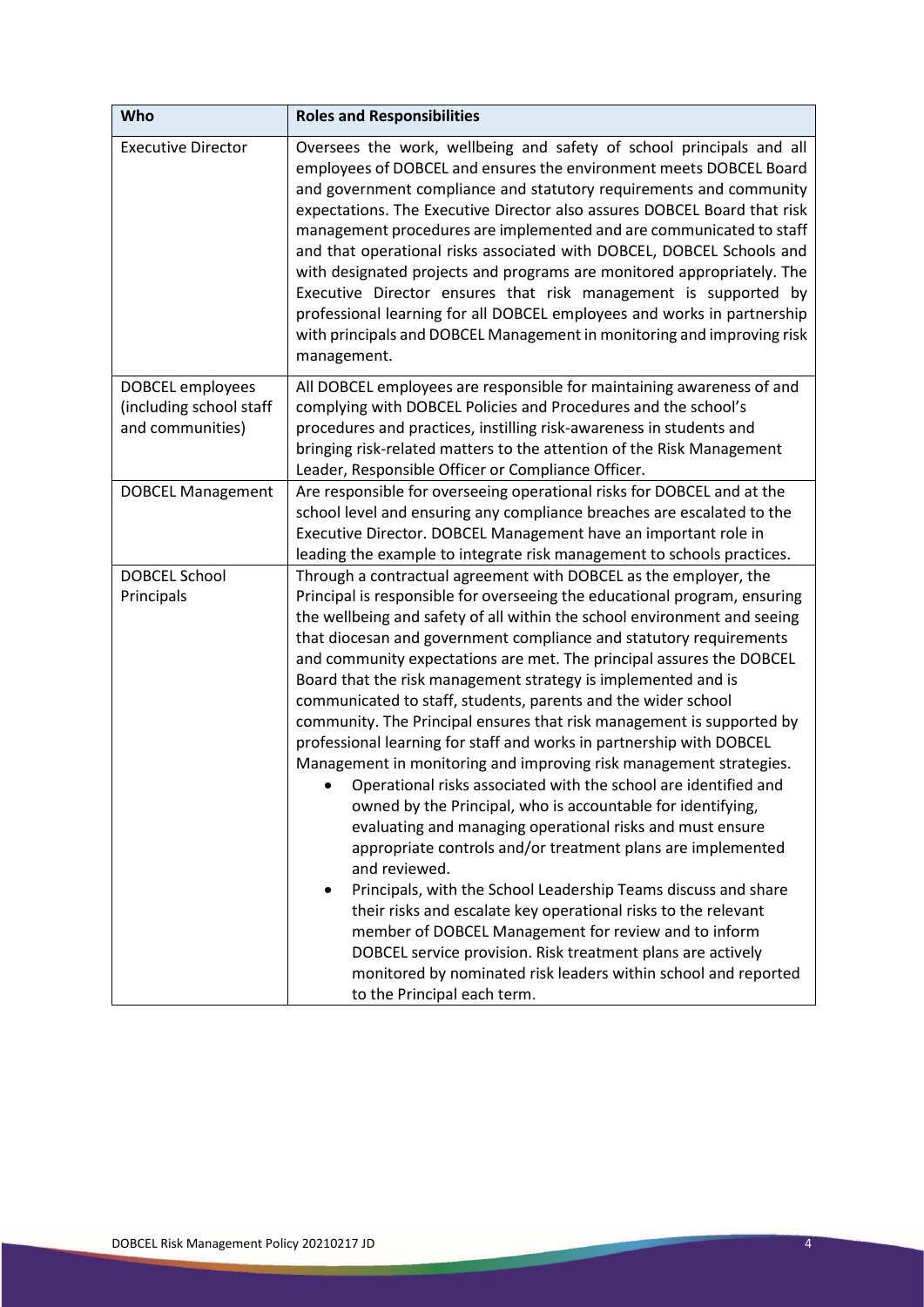## Risk Management Obligations

DOBCEL's approach to risk management is guided by the International Standard *ISO31000:2018 – Risk Management Guidelines* and the DOBCEL *Risk Management Framework* and seeks to comply with the state and federal legislation including, but not limited to:

#### **Australian Charities and Not-for-profits Commission (ACNC)**

**Australian Education Act 2013** (Cth) [The principal legislation for the provision of Australian Government funding to government and non-government schools]

**Australian Education Regulation 2013**(Cth) [Provides more detail to support the operation of the Act. It outlines the financial accountability and other conditions that are required in order to receive funding under the Act]

**Australian Standard and Risk Management Guidelines** (AS ISO 31000:2018) 2018. [Provides a common approach to managing any type of risk and is not industry or sector specific]

**Children, Youth and Families Act 2005**(Vic) [Child protection law strengthens the Victorian Government's response to children and young people in out-of-home care, their parents and carers, and the services that support them]

#### **Corporations Act 2001** (Cth)

**Crimes Act 1958** (Vic) [The Crimes Act 1958 is an Act of the Parliament of Victoria. The Act codified most common law crimes in the jurisdiction]

**Education and Training Reform Act 2006** (Vic) [To reform the law relating to education and training to provide a high standard of education and training for Victorians]

**Education and Training Reform Regulations 2017** (Vic)

**Education and Training Reform Amendment Act 2010**

**Equal Opportunity Act 2010** (Vic)

**Fair Work Act 2018** (Cwlth)

**Guidelines to the Minimum Standards and Other Requirements for Registration of Schools** 

**Ministerial Order 706** (Vic) – Anaphylaxis Management in Schools

**Ministerial Order 870 (Vic) - Child Safe Standards**. [Managing the risk of child abuse in schools in order to be registered, and remain registered with the Victorian Registration and Qualifications Authority (VRQA)]

**Occupational Health and Safety Act 2004** [The main workplace health and safety law in Victoria]

**Privacy Amendment Act 1988** (Cth) [Is an Australian Law introduced to promote and protect the privacy of individuals]

**Victorian Equal Opportunity Act 2010** (Vic) [Covers discrimination in employment, sexual harassment and victimisation at work]

**Working with Children Act 2005** (Vic) [Under the current Act a person engaged in 'childrelated work' must obtain a WWCC]

#### Risk Management Framework

DOBCEL has developed a risk management framework that outlines the approach to risk across all areas of the company. The implementation of this framework ensures that all DOBCEL entities embed risk management culture and practices in their business and education processes so that risks are